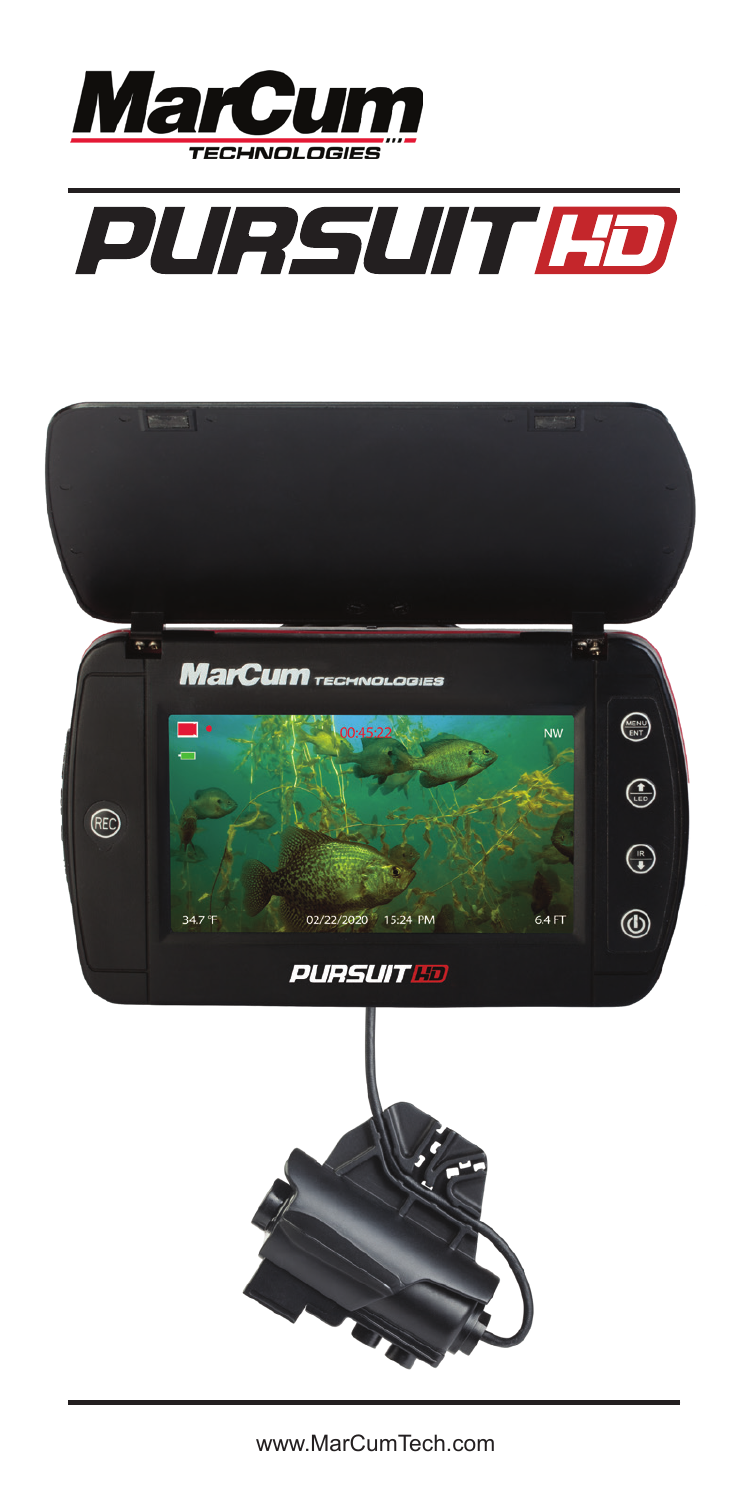

The Pursuit HD viewing system comes complete with everything needed to enjoy the world of underwater viewing. It features a 5" Screen with a multi-purpose sun shield/screen protector. The camera features both visible LED lights as well as a stealthy infrared option for viewing in low light situations. A built in DVR allows for video recording as well as capturing photos of the action. Incorporated into the camera system are on screen displays of depth, temperature, and camera direction. The system is powered by an internal rechargeable Lithium Ion battery that provides up to 6 hours of continuous run-time. Included with your system are a charger and cable, protective soft-pack, and camera storage sack. The Pursuit HD features a ¼"- 20 insert that allow for limitless mounting options (Mounts not included). It is located on the bottom edge of the system. The charging port and HD video out port are located on the Left of the monitor, and can be accessed by lifting the protective rubber cap.

# **SPECIFICATIONS**

#### **Display:**

- 5" Widescreen HD LCD Monitor
- 6:9 Aspect Ratio, Sunlight Readable
- 1920 x 1080 Pixel Hi-Res Color
- Operating Temperature: -10C to +40C

#### **Power:**

- Rechargeable Internal Lithium **Battery**
- (Up-to 6 Hours of Continuous Run-Time)
- USB Charger & Cable

#### **Display Adjustments:**

- Brightness
- On-Screen Display
- Units

# **GETTING STARTED**

#### **Camera:**

- 1/3" CMOS Sensor Offers Optimal Low-Light Performance
- 110° Field of View
- Darkwater Adjustable LED or IR Lighting
- 50 ft. Camera Cable

#### **Additional Features:**

- Built-In DVR with .MP4 File Format
- Built-In Sunshield & Screen Protector
- HD Video Out
- Soft Pack & Camera Sack
- 1-Year Warranty
- Supports up to a 128 GB Micro-SD card

The Pursuit HD has an on-screen display of the battery status found in the upper left side of the video image. Once the video image starts the battery status indicator will detail a series of green bars. Three full green bars will indicate a full charge.

#### **Charging:**

To charge the Pursuit HD, power the system off (5 second hold of power button) and locate the rubber cap on the left side of the. Lift the rubber cap to expose the USB Charging port. Insert the supplied USB cable and connect it with the supplied charger, or any USB port. Once the charger is connected to either the wall outlet or USB port, the charge indicator light (under the rubber cap of unit next to Micro-SD Card Slot) will illuminate – red indicates that the system is charging, green indicates the system is fully charged. When using the wall outlet there is a light on the charger that will always be green when plugged in. This light will indicate there is power being supplied. To verify if the system is charged, please check the charge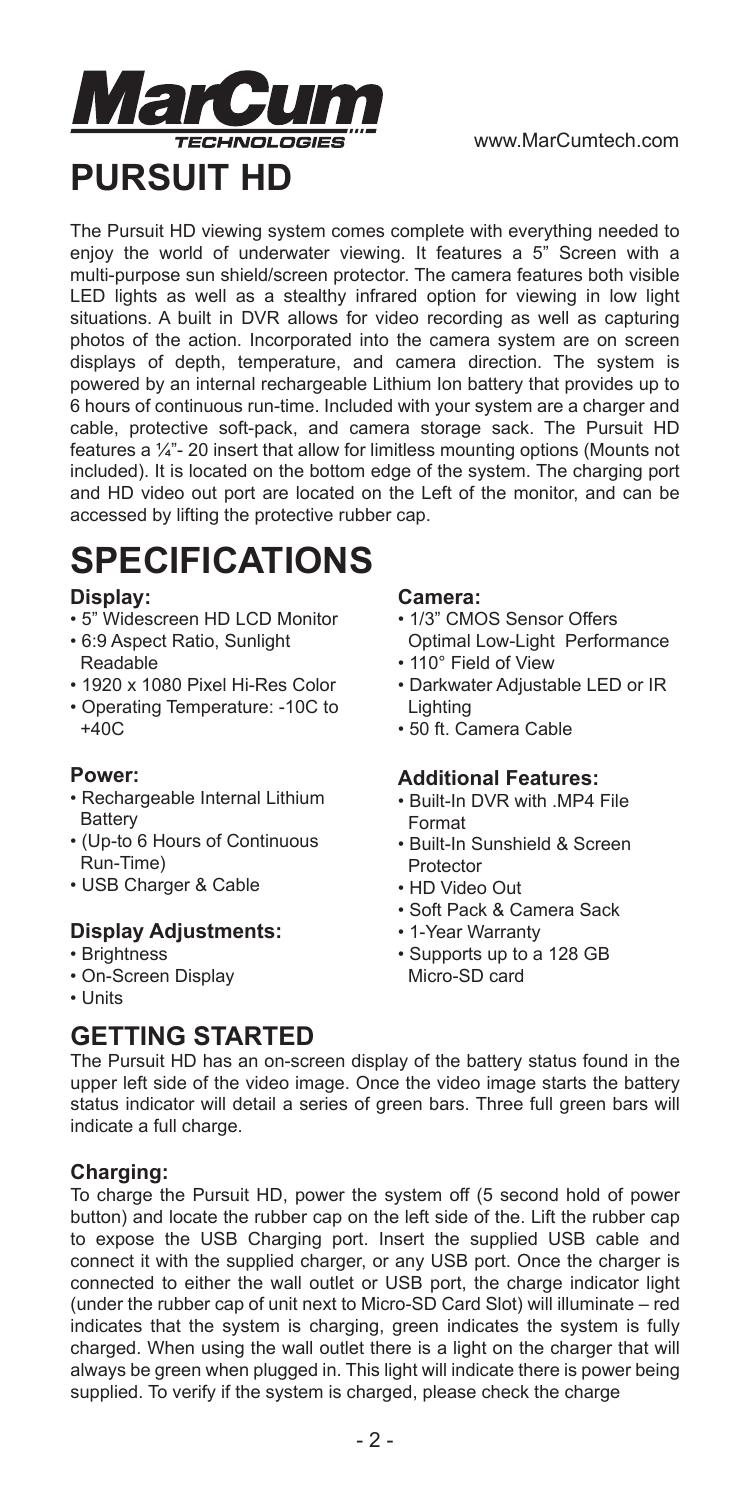

indicator light on under the rubber cap. Once charging is complete, unplug the charger, remove the USB charging cable from the system, and properly seal the rubber cap. Best practice is to charge after every use regardless of how far down the battery was discharged. This will ensure the longest run-time each time the system hits the water.

#### **OPERATION**

The Control panel located on the front right side of system features four buttons, with one on the left side.

#### **Power Button**

The bottom button powers the system on and off. Press the power button to turn the system on. A start up screen with the MarCum logo will briefly show, followed by the video image. To turn the system off press and hold the power button for 5 seconds until the system shuts down. A quick press of the power button will also act as a back button while in the menu screen.

#### **LED/Up Arrow Button**

The LED/Up arrow button serves a dual purpose. When selected it will turn on and increase the intensity of the LED lights. An on-screen display will be shown momentarily to indicate the light intensity level selected. There are four intensity levels and an off selection. When in the menu section of the system, this button serves as an up selection.

#### **IR/Down Arrow Button**

The IR/Down arrow button serves a dual purpose. When selected it will turn on and increase the intensity of the Infrared lights. An on-screen display will be shown momentarily to indicate the light intensity level selected. There are four intensity levels and an off selection. When in the menu section of the system, this button serves as a down selection.

#### **Menu/Enter Button**

The Menu/Enter button serves a dual purpose. Pressing once accesses the Menu system. Once inside the menu system it functions as the enter button.

#### **Record Button**

The Record button on the left side of the screen serves a dual purpose to both take a picture and record video. (see "Built-In DVR")

# **PURSUIT HD MENU OPTIONS**

For ease of use, the menu system on the Pursuit HD times out after a 5 second period of inactivity and defaults back to the camera image without any additional keystrokes required.

Enter the Menu system with a single press of the top Menu/Enter button. Use the Up or Down arrow buttons to navigate to the desired selection, followed by the Enter button to enter and change that setting. Repeat this process within the other menu sub-sections to make adjustments.

#### **Monitor Setting**

**Brightness** - Controls the monitor backlight. **OSD** – Set the on-screen displays on or off. **Units** – Controls OSD displays in either standard or metric units.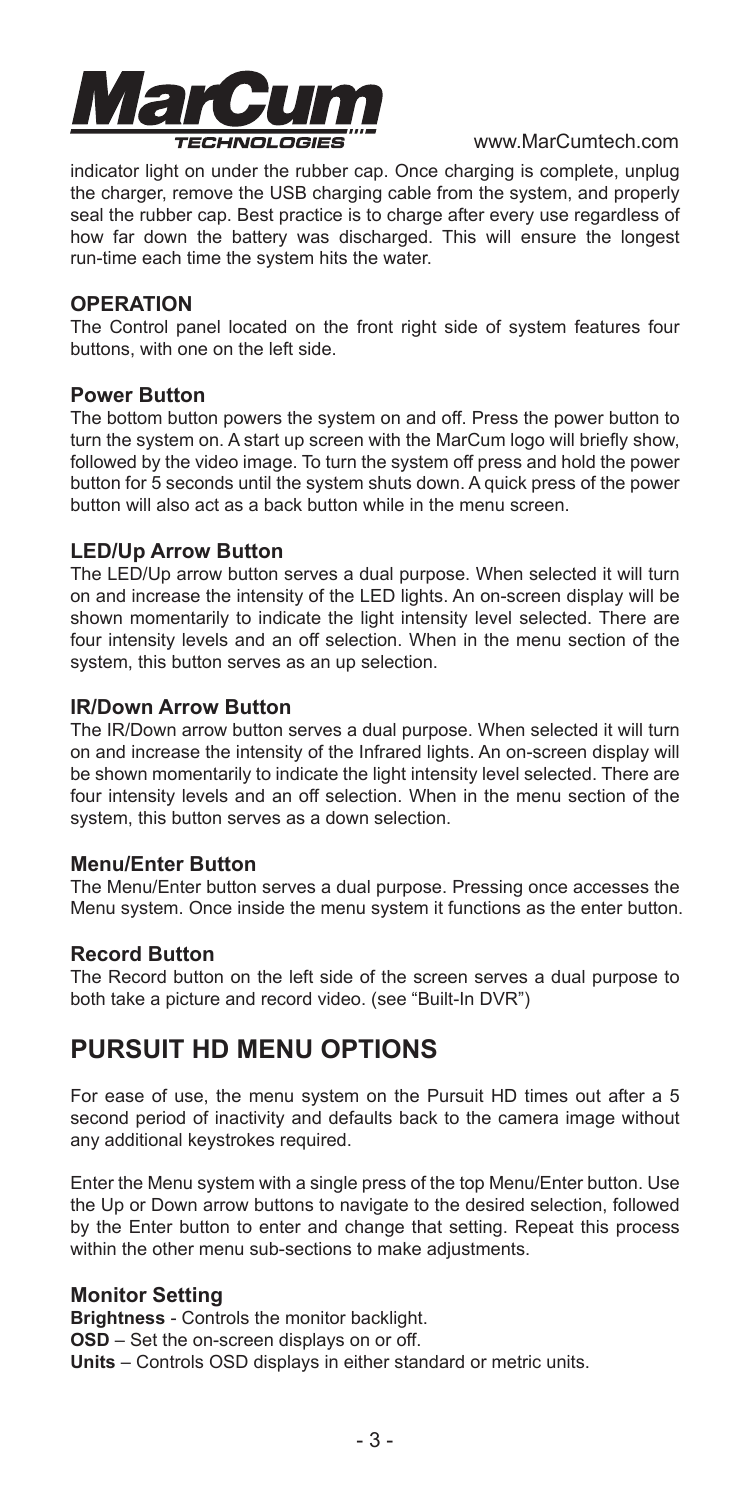

**NOTE**: Once the desired setting has been adjusted, press enter. This will change the desired setting and return you to the previous menu.

#### **System Setting**

Time – Set the current time

Date – Set the current date

Format – The micro-SD card must be formatted prior to recording media for the first time. Once formatted, recording to the card is available. (See "Formatting the micro-SD card")

Default – Selecting "Yes" will restore the factory settings.

Version – Shows the current software version the system is operating with. Calibrate – Select and follow instructions to calibrate the on screen displays of depth, relative direction, and temperature (see "Calibration")

#### **Exit**

Exit – This selection will exit user out of the Menu main page

# **PURSUIT HD FEATURES**

#### **Camera Lights**

The Pursuit HD is equipped with both LED and Infrared Lighting (IR) options. Each lighting option has multiple intensity levels.

To turn on the LED lights, use the LED/UP button on the control panel. Pressing this button once will turn the lights on. The on-screen display will show momentarily on the bottom of the monitor. To increase the intensity of the lights, press the button until you reach the desired intensity level. There are four settings available and the fifth press will turn the lights off.

The infrared lights offer a stealthy approach because infrared lights are not visible to the eye. To turn on the infrared lights, use the IR/Down button on the control panel. Pressing this button once will turn the lights on. An onscreen display will show momentarily on the top of the monitor. To increase the intensity of the lights, press the button until you reach the desired intensity level. There are four settings available and the fifth press will turn the lights off. Use the camera image along with the monitor on-screen display to gauge the desired intensity level.

#### **Micro HD Video Out Port**

On the left side of the monitor there is a rectangular rubber cap that protects the charging port and the Micro HD Video Out Port. Please make sure this cap is closed when not using the Micro HD Port to avoid potential water damage.

#### **Utilizing the HD Video Port**

There are many anglers with large ice fishing houses that are equipped with a TV inside. Video is easily sent from the Pursuit HD to your TV by simply running the proper cable from your TV to the Micro HD cable on the Pursuit HD. Make sure to select the correct input source on the external monitor.

#### **Built-In DVR**

The Pursuit HD has a built-in DVR that allows you to capture all the action below. All recorded media is saved to a micro-SD card (not included). The Pursuit HD will support up to a 128GB Class 10 micro-SD card (be sure the card has a class 10 symbol like the example on the right).

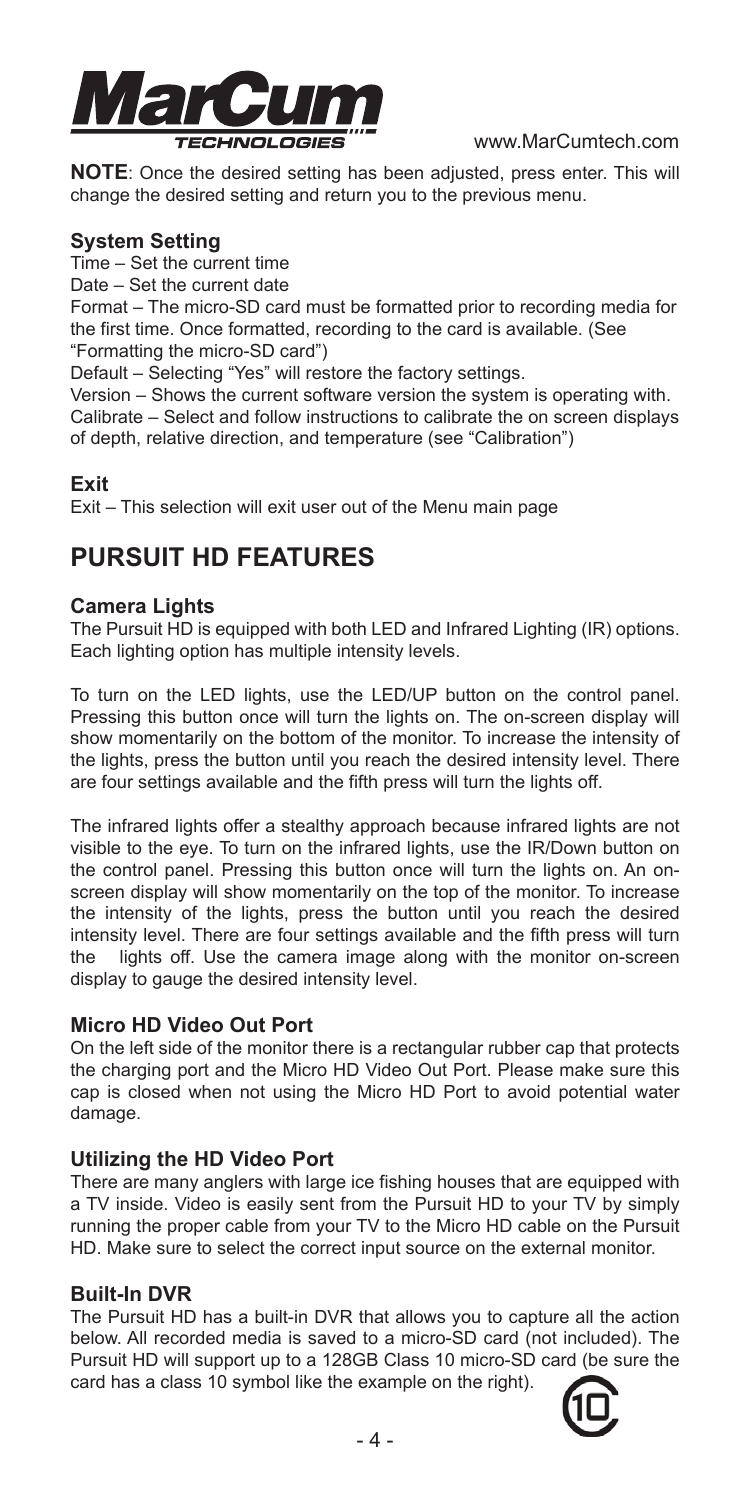

## **DVR OPERATION**

#### **Accessing the micro-SD card**

To access the micro-SD card slot, open the rectangular rubber cap on the left side of the unit. The card can be inserted by placing it into the slot and pressing downwards until it clicks into place. To remove the micro-SD card, press down on the card. After it clicks and rises from the slot, grab the card to remove.

#### **Formatting the micro-SD Card**

The micro-SD card MUST be formatted prior to recording media. To format, insert the micro-SD card into the card slot on the left side of the unit. Press the MENU/ENTER button and select SETTING. In the SETTING sub-menu select SYSTEM SETTING and use the Up/Down arrows to select FORMAT then press MENU/ENTER.

By pressing the Up or Down arrows, set FORMAT to YES and press MENU/ ENTER. Using the arrows scroll to the SAVE button and press MENU/ENTER to save the changes.

The micro-SD card MUST be formatted in the Pursuit HD. Files can be copied from the Pursuit HD to the PC, but you should not copy files onto the SD card from the PC and should not delete files on the SD Card from the PC. Files may be deleted on the Pursuit HD if desired or the SD can be reformatted on the Pursuit HD after copying files to the PC to "delete all files".

#### **Recording Video**

To record a video press and hold the record button for approximately 3 seconds until a "REC" with a red circle icon appears in the upper Left-hand corner of the screen. This icon will blink while the unit is recording. To stop the recording, press the REC button again. Once the icon disappears, the unit is no longer recording.

#### **Taking a Photo**

The Pursuit HD has the ability to take a screen shot photo of what is currently visible on the screen. To take a picture, complete a quick press of the REC button. A red circle icon will momentarily appear in the upper Left-hand corner of the screen and then disappear, indicating that a picture was taken.

#### **Accessing Media**

Previously recorded videos and photos can be accessed by pressing MENU and then selecting LIBRARY by pressing the MENU/ENTER button. Once in the Library sub-menu you can select either PHOTO or VIDEO. Use the Up and Down arrows to cycle through the saved media. The upper left corner of the screen will display the total amount of videos or photos and which number you are currently viewing (i.e. 002/004; viewing number 2 of 4 total). Video files will also display the total time duration of the recording. All video files will automatically start when selected.

When viewing a video, pressing the MENU/ENTER button will display a menu with three options: Delete, Pause, and Exit. Use the Up and Down arrows to cycle through these three options and the MENU/ENTER button to select. If selecting the Delete option, another sub-menu will appear. To permanently delete the selected media, select Yes.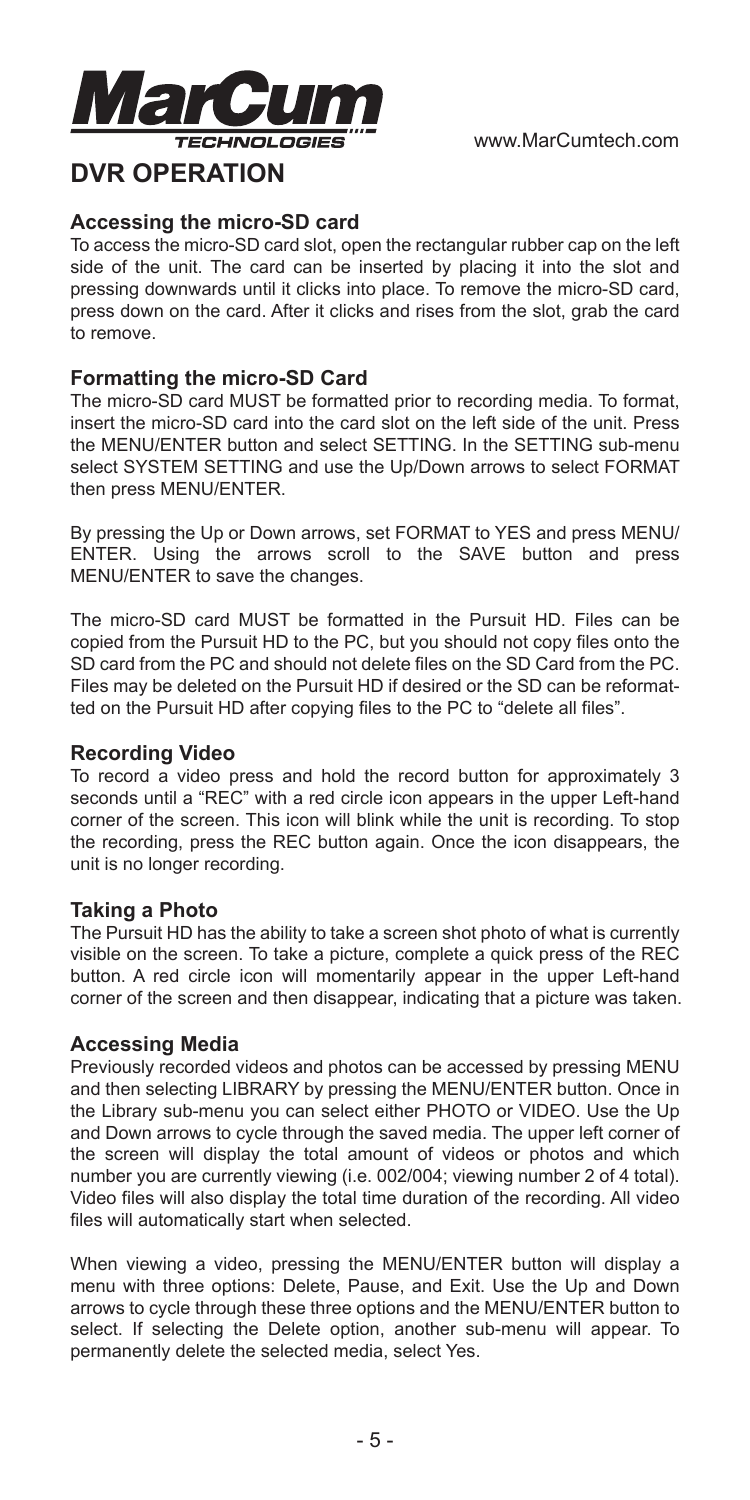

When viewing photos, pressing the MENU/ENTER button will display a menu with two options: Delete and Exit. Use the Up and Down arrows to cycle through these two options and the MENU/ENTER button to select. If selecting the Delete option, another sub-menu will appear. To permanently delete the selected media, select YES.

To load your media on your computer or other device you will need to use an SD/Micro SD card reader to transfer the files. If you are experiencing problems viewing your videos once loaded on your device, that specific viewer may not be compatible with the Pursuit HD recorded media files.

Recommended media players include: Quicktime, KMPlayer, Mplayer, GOMPlayer, and VLC. These media players should be downloadable on your device. Please use one of these players to view all recorded videos from your Pursuit HD. Windows Media Player will not support the Pursuit HD media files.

#### **USING YOUR CAMERA**

Once you have a working knowledge of the system you can successfully deploy the Camera in the water.

**NOTE:** Make sure to remove the protective plastic film that covers the lens for packaging.

Atop the Pursuit HD camera is a positioning system (three tabs). Set the cable to the correct position to select your viewing angle (see "Camera Positions").

The depth of field (distance the camera can see underwater) depends on the clarity of the water and the available light at the depth the camera is used. In clear water, the depth can be many feet but in cloudy or murky water the depth of field can be reduced to only a few inches due to particles suspended in the water. Dirty or murky water and/or low light penetration can detract from the quality of the color picture. Optimum color quality will result from clear water and adequate light penetration.

**NOTE:** The Color kill feature will turn on automatically when the camera's light sensor doesn't detect enough light for optimal color viewing. This can happen in low light conditions, in deep water, or when the ice is very thick and/or covered with snow.

#### **Calibration**

Calibrating the camera will provide accurate camera direction readings. To calibrate, first enter the SETTING menu, press MENU/ENTER and enter the SYSTEM SETTING sub-menu. Using the Up/Down arrows cycle to CALIBRATE and press MENU/ENTER. An on-screen instructional message will appear on the screen: "Press the up arrow and rotate the camera clockwise two full revolutions. Once complete press the down arrow to save"

Once you press the Up-arrow button to start the calibration the screen will display "calibrating". After two full revolutions have been achieved press the down arrow and the screen will display "calibrated" and the process is complete.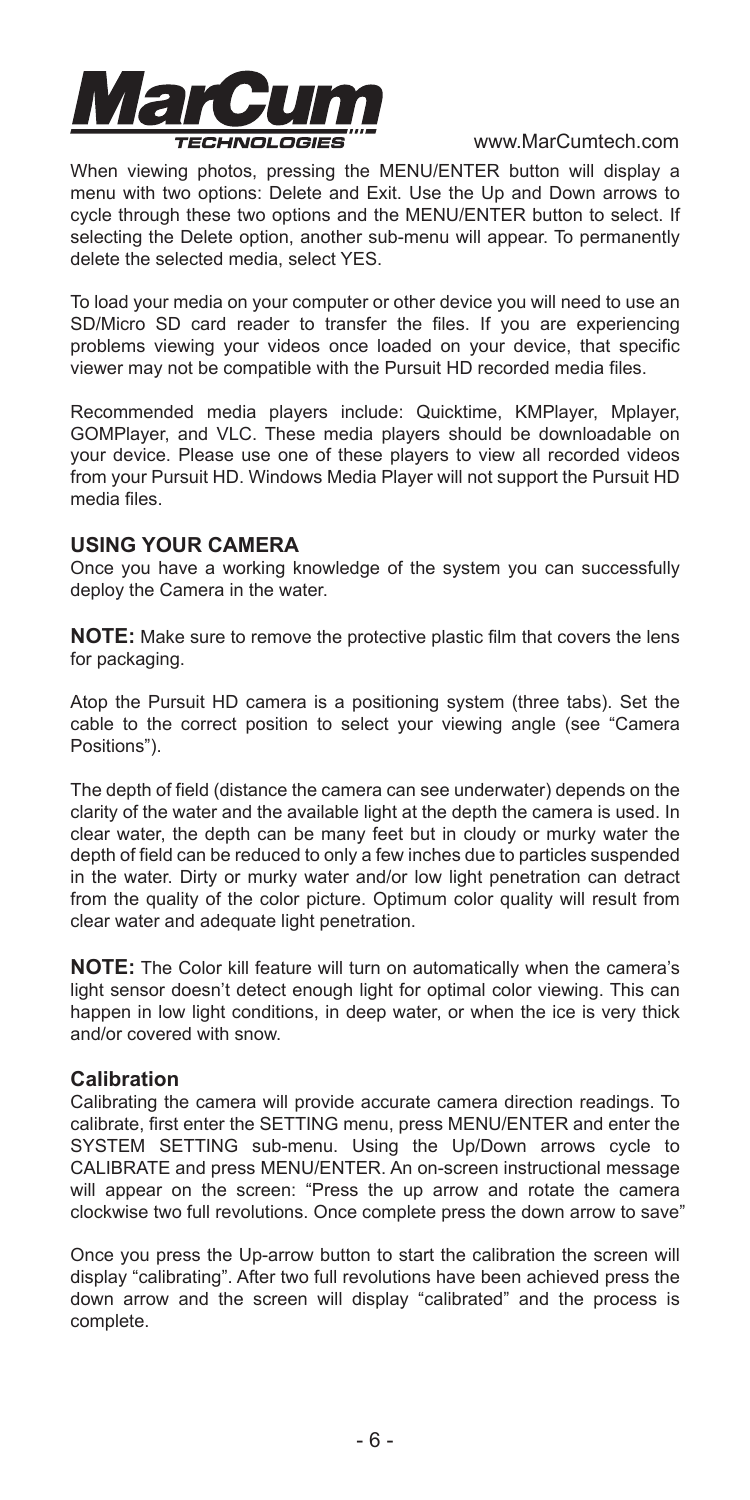

#### **Horizontal**

Horizontal viewing is available by setting the camera cable in the middle slot (forms a 90 degree angle). This view will show a horizontal view of the water column as a traditional underwater viewing system does.

#### **Down View**

The Pursuit HD has the ability to be positioned in a down view by removing the camera cable from the positioning system atop the camera (hanging directly by the camera cable). The camera will then hang vertically from the cable and send images of the water column below the camera.

#### **Up View**

An upward view of the water column is possible with a couple of adjustments. Insert the camera cable to the closest pathway to the camera lens, and carefully push the cable into that position to achieve the desired upward angle. The slightly upward view allows the Pursuit HD to gather more light to better view the water column in low light situations such as deeper depths, murky water, or low light periods such as dawn/dusk.

# **ON-SCREEN DISPLAYS**

The Pursuit HD camera system features three On-Screen Displays (OSD), Depth, Camera Direction, and Temperature.

#### **Depth**

A depth OSD will display in the lower Right-hand corner of the screen. This feature alerts the user of the depth of the camera. The camera/pressure sensor will only give you a depth when in the water. The camera will not read depth outside of water. Outside of water it should read 0. If it does not read 0, a simple powering off of the system and then powering it back on will reset the reading to 0. This process should be done with the camera out of the water. The units can be changed from Standard to Metric, or vice versa in the MONITOR SETTING menu.

#### **Camera Direction**

The direction the camera is facing is displayed in the upper Right-hand corner of the screen. This direction will display as directions of the compass (N, NE, E, etc.) Compass direction is based off absolute "True North" direction. If the camera direction is not accurate it can be calibrated by following the instructions in the SYSTEM SETTING menu.

**NOTE:** The camera direction will only be accurate when the camera is in a horizontal viewing position.

#### **Temperature**

The current temperature of the water will display in the lower Left-hand corner of the screen. The units can be changed from Fahrenheit to Celsius, or vice versa in the MONITOR SETTING menu. The camera will not detect the air temperature correctly.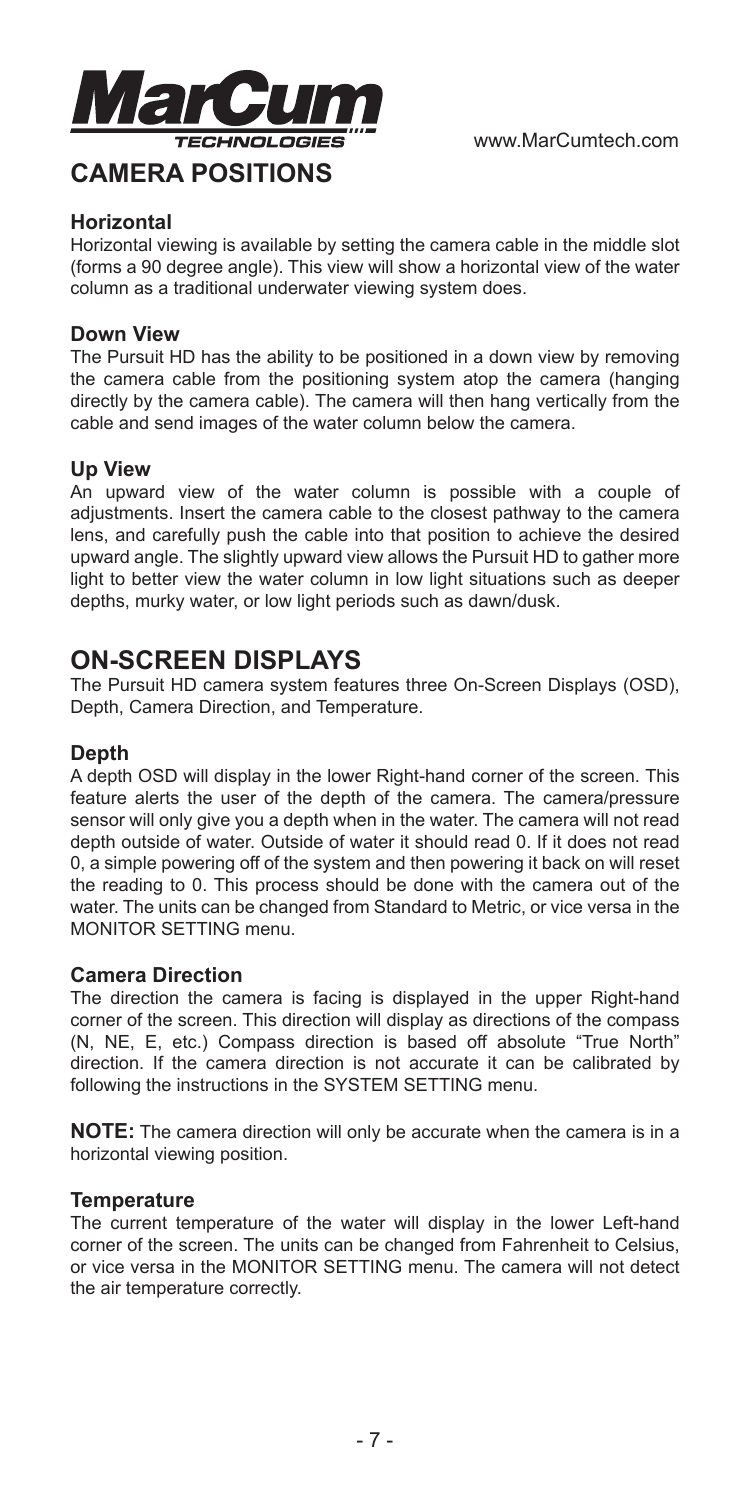

#### **Handheld**

The Pursuit HD is a palm-sized system with full sized performance. For handheld operation simply remove the Pursuit HD from the included soft-pack. Set the camera to the desired viewing position and deploy. Carefully watch the monitor image to avoid damaging the camera in rocks, submerged vegetation, brush piles or other harmful environments that could snag, wedge or damage the camera or cable; doing so will void the warranty.

#### **Body Worn**

The Soft-pack supplied with the Pursuit HD is designed to allow for hands free use of the monitor allowing the angler to focus on camera depth and positioning. Adjustable straps allow for comfort and viewing distance. The Camera can be deployed and accessed from the rear of the soft-pack, while the monitor rests securely within a comfortable viewing distance, with full access to the control panel.

#### **Mounted**

The Pursuit HD features a ¼ 20 insert on the bottom edge of the Camera Screen (Mounts not included). The 1/4"-20 insert is the most common mounting option for photo/video equipment that provide limitless mounting solutions from aftermarket suppliers.

# **SYSTEM MAINTENANCE**

The Pursuit HD camera system is manufactured to perform in a wide variety of environmental conditions. It is recommended when not in use to store the Pursuit HD indoors or in a climate controlled environment. Take care to avoid leaving your system in the cold, even when heading to the lake for an outing. The Pursuit HD operates using an internal lithium battery, and this battery can become damaged if left in the cold. For optimal performance, it is recommended to start with a full charge on the battery and to insulate the system from the cold during periods of non-use or transit.

# **One Year Warranty**

MarCum warranties this product to be free from defects in materials and workmanship for one year from the date of purchase. This warranty applies to customers who properly complete the Online product registration form found on the MarCum Technologies Website: www.marcumtech.com/support.

MarCum Technologies will repair or replace any components that fail in normal use. Failures due to abuse, misuse, unauthorized alteration, modification, or repair are not covered. The warranty is valid only for the original owner who purchases the unit from an authorized dealer. An original sales receipt dated within the warranty period is required for all warranty claims.

To best serve our customers, MarCum Technologies has set a standardized battery warranty policy. Battery warranty coverage requires a proof of purchase. Please see our website, www.marcumtech.com/support for full details on warranty coverage.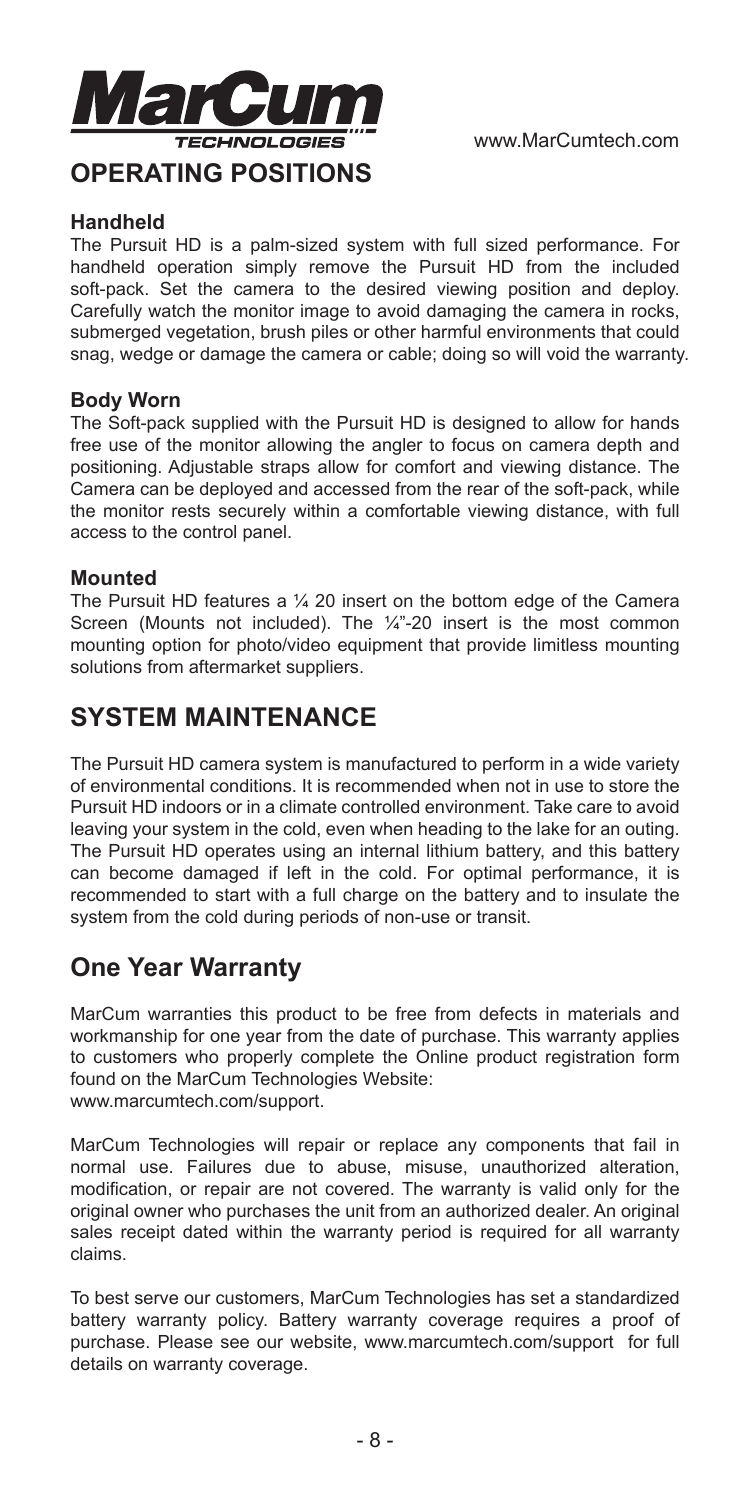

## **Battery Warnings**

Do not immerse the battery in water or sea water. Keep the battery in a cool dry place when not in use. Do not use or leave the battery near a heat source (i.e. heater, furnace, fire). Use the battery charger only as directed when recharging. Do not reverse the positive and negative terminals on the battery connections. Do not discard the battery in a fire, furnace, or other combustible space. Do not connect the battery directly to an electrical outlet. Do not short –circuit the battery by directly connecting the positive and negative terminals with metal objects. Do not directly solder the battery or pierce the battery with a nail or other sharp objects. If the battery gives off an odor, generates heat, becomes discolored or in any way appears abnormal during use, or while recharging or discharging, immediately stop using it. If the battery leaks and the battery contents (electrolyte) gets into an eye, do not rub the eye. Instead, flush the eye(s) with clean water and immediately seek medical attention or it may result in injury to the eye(s). Do not use the battery in a location where static electricity or magnetic fields are great or it may result in damage to the battery safety devices. Do not leave the battery in high temperatures (i.e. in direct sunlight or in a vehicle in extremely hot weather) or it may overheat and its performance will be degraded and service life decreased. Tape the battery terminals prior to disposal to insulate them as discarded batteries may cause fire or explosion. For skilled person: **CAUTION:** Danger of explosion if battery is incorrectly replaced. Replace only with the same or equivalent type.

 – Replacement of a battery with an incorrect type that can defeat a safeguard (for example, in the case of some lithium battery types);

– Disposal of a battery into fire or a hot oven, or mechanically crushing or cutting of a battery, that can result in an explosion;

– Leaving a battery in an extremely high temperature surrounding environment that can result in an explosion or the leakage of flammable liquid or gas;

– A battery subjected to extremely low air pressure that may result in an explosion or the leakage of flammable liquid or gas.

– Manufacturer: Electronics Technologies LLC, 3943 Quebec Ave N Minneapolis, MN 55427

# **HOW TO OBTAIN SERVICE**

If your system is malfunctioning, check the support section of our website. You may find that the solution to your problem is something you can resolve yourself. If you need to send it in, there is no need to contact our office. Getting repairs made is as simple as going to our website, MarCumtech.com clicking the support tab and then filling out the MarCum Warranty Claim.

Once you have completed and submitted a warranty claim, package the system as described on the website and ship it to us.

If your system is out of warranty, it is a simple as going to our website and filling out a MarCum non-warranty claim. Once you have completed the non-warranty claim, package the system as described on the website and ship it to us. All non-warranty repair pricing is determined after the system is received by us.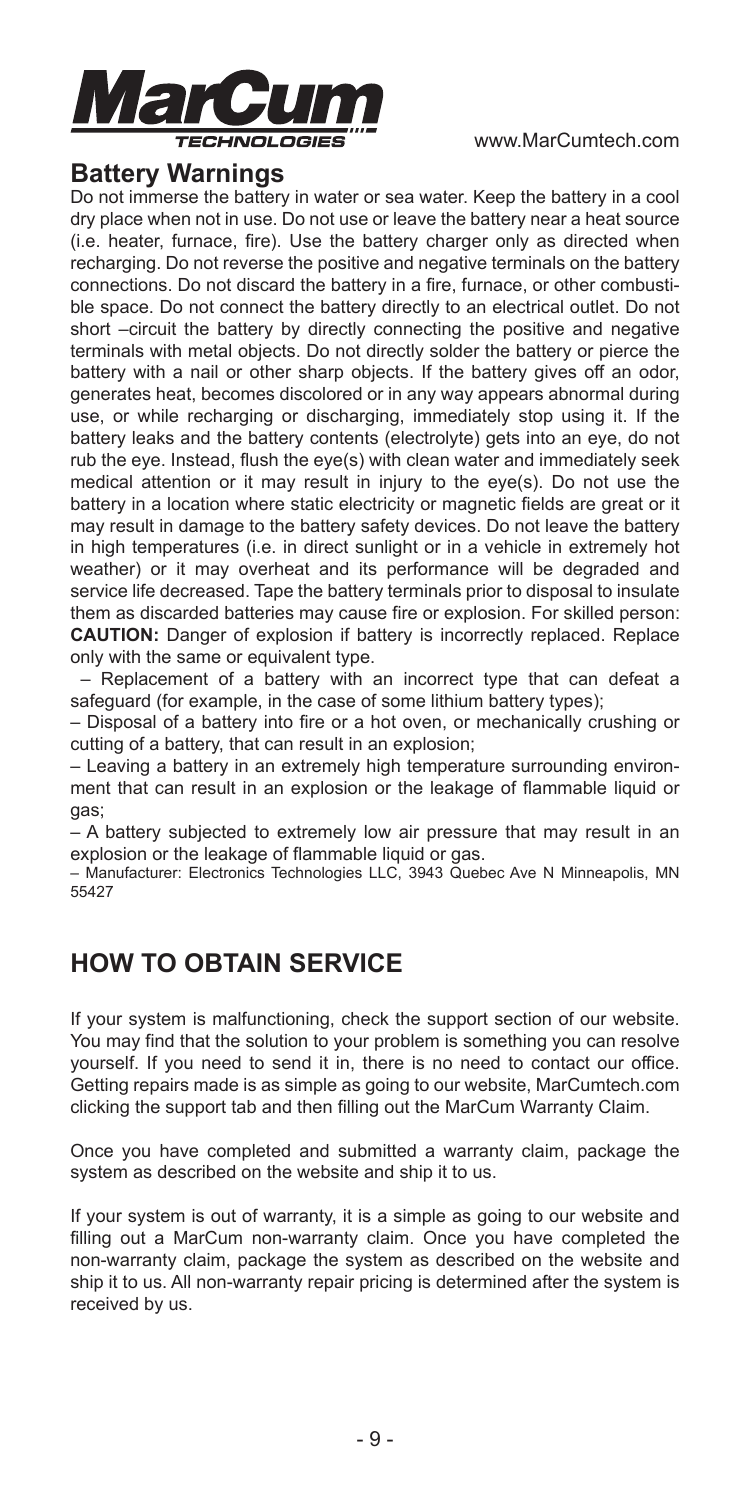

Some people are more comfortable calling for shipping instructions. During peak ice season, we sometimes receive a high volume of calls, making it impossible to get to all customers who phone in. For this reason, strongly consider using the Online forms at www.marcumtech.com/support or using the "Live Chat" option.

# OUR ADDRESS: MARCUM TECHNOLOGIES ATTN: SERVICE DEPT. 3943 QUEBEC AVE NORTH MINNEAPOLIS, MN 55427

Please send your email inquiries to:

### **service@MarCumTech.com**

If you are unable to use email or internet, you may call us at **763-512-3987**. Our office hours are Monday – Friday, 8 – 4 Central Time. International callers may use 888-778-1208.

The customer is responsible for shipping costs associated with returning the system to MarCum Technologies. MarCum will pay for shipping the repaired system back to the customer while it is still under warranty. All out of warranty services will be charged a fee for service which must be paid in advance. The unit should be securely packed and shipped "pre-paid freight" and insured to MarCum Technologies. It is the customer's full responsibility to track their products sent out in the mail or other forms of delivery service. MarCum Technologies will not be liable for packages lost in route to us. Unless specified otherwise, do not include batteries or other accessories when returning the product for repair. MarCum Technologies will not be responsible for lost or damaged accessories. Turnaround time can vary, on average it is about 1 week.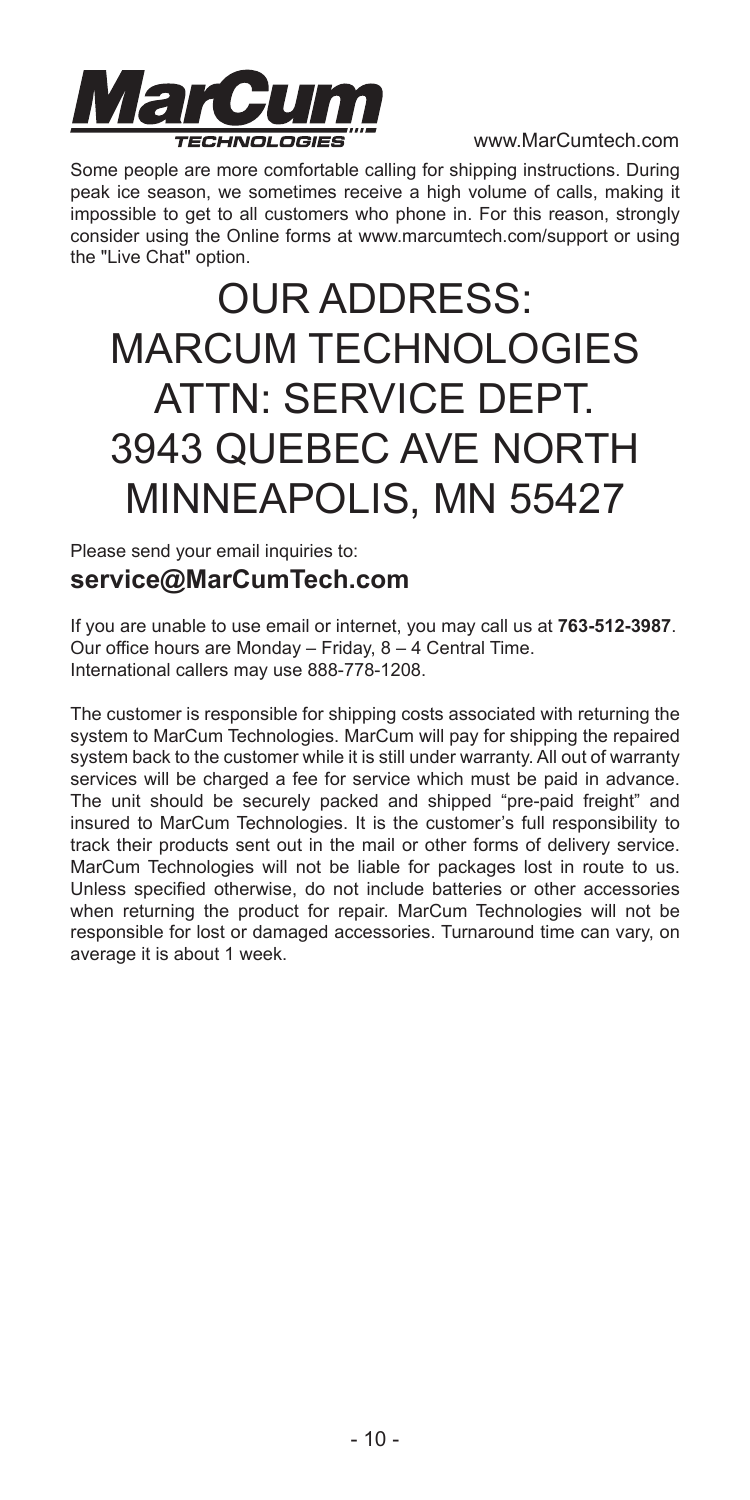

#### **WARRANTY SERVICE FORM** FILL OUT THIS FORM AND ENCLOSE IT IN THE BOX ALONG WITH A COPY OF YOUR RECEIPT

**Name** 

**Complete Shipping Address** 

State/Province

**Zip/Postal Code** 

Daytime/Cell Phone #

**Email Address** 

Which Marcum do you have?

Date of Purchase

Description of the issue

**MarCum Technologies Attn: Service Department** 3943 Quebec Avenue North Minneapolis, MN 55427